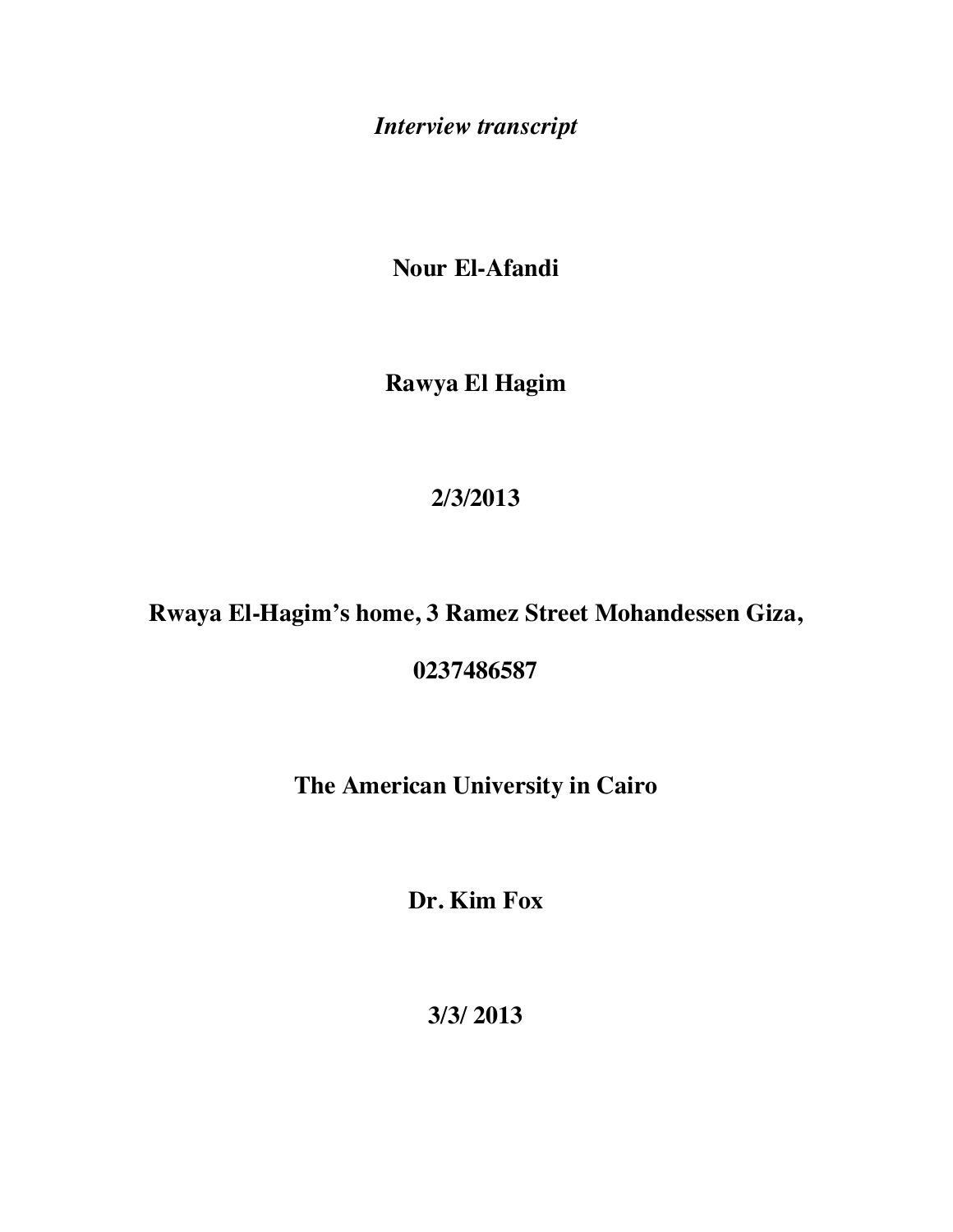My interviewee's name is Rawya El-Hagim, she was born in 21/7/1967 in Al Giza, Egypt. She is the wife of DR. Amr Ayad, and the mother of three children. She got her political science degree from The American University in Cairo (AUC) in 1986, and currently she is unemployed.

The point of the interview is to get some idea about the students' life at The American University in Cairo (AUC) a few decades ago, to be able to compare it to the student's current life at AUC. Accordingly I chose my interviewee, as she went to the AUC herself back in the 1980s, and she has three kids who went and still go to The AUC. Through the interview, Mrs. Hagim talked about the academic life at AUC, the extra curriculum activities and the opportunities of students to have a year or a semester abroad.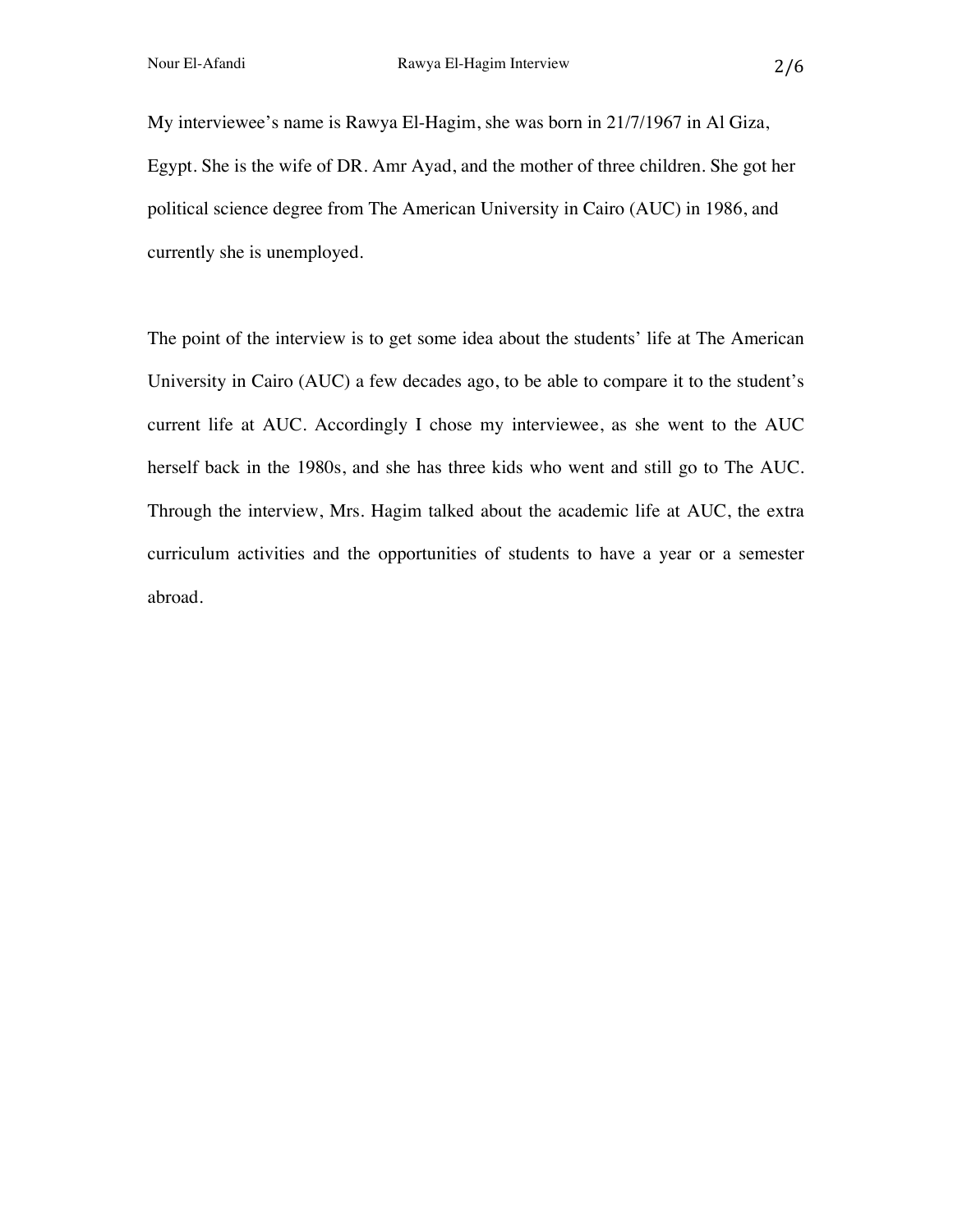Afandi: Hi, How are you?

Hagim: Fine thank you

Afandi: Would you please tell us a bit about yourself?

Hagim: Yes, My name is Rawya Al Hagim, I graduated from AUC in 1986, major political science, and I'm a housewife and I have three children.

Afandi: Who happen to go to the AUC as well.

Hagim: Yeah, the three of them go to the AUC.

Afandi: About your college years, what is the one experience or the one memory that you will never forget?

Hagim: Actually I can't recall a certain experience or a certain memory, but the whole memory, the whole college years were great really, the atmosphere was great, it was these days The AUC was small, everybody knew each other, all the professors, you know, knew us by name. It was much different than now, so the whole experience was a good experience, which I remember very well.

Afandi: You still have friends from college.

Hagim: Yes a lot of friends from college yes.

Afandi: Okay, and what is the one thing that you regret the most or what would you do differently if you go back in time?

Hagim: Yes, I was not very active, I mean we had a great social life, a lot of friends, but I was not active. There were clubs these days, the Student Union, The MAL [Model Arab League], and so for, there were some clubs, not a lot like these days, but there were many activities, but I was not active in activities. I regret, afterwards I regretted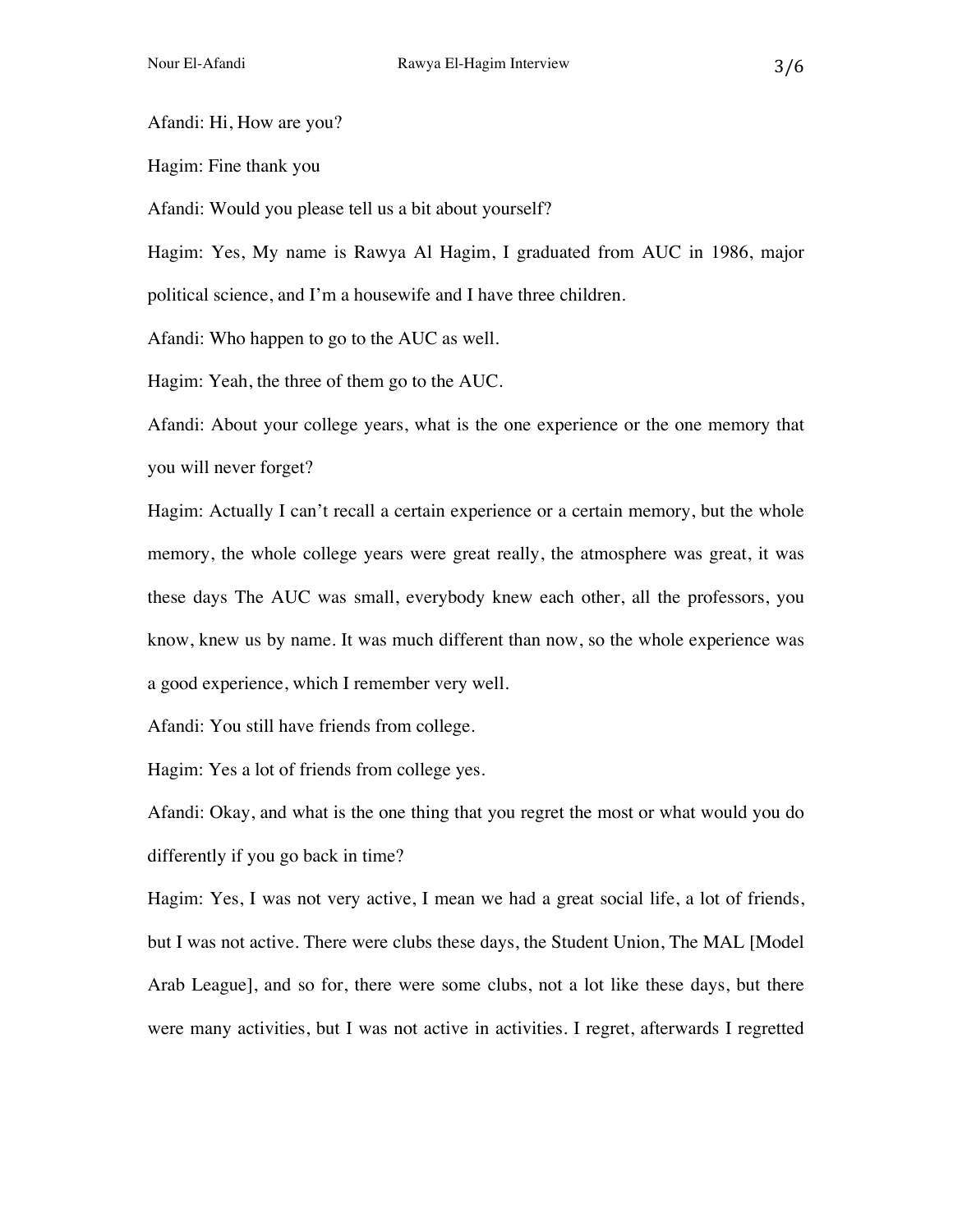that I was not really active, I did not involve myself more in, you know, social work and clubs, I think I missed that.

Afandi: Okay, and about the academic life, nowadays we have like this website or this Facebook group, it's called AUC Rate professors, where students rate the professors and ask one another if they recommend taking a certain course with this professor, if he is an easy grader or tough grader, and so on. In your days how did you pick the professor or the course?

Hagim, No we did not have of course websites, and it was very different those days we did not have computers, nothing of that sort, but we, it was word of mouth, you know, the students ask and they tell each other only take with this professor or this one is an easy grader.

Afandi: So you did have tough graders.

Hagim: We did have this attitude, yeah yeah of course, and students are students everywhere at all times, you know. But if you are a serious student you want the good professor, the really combative professor whether he is a tough grader or easy grader, but that was, a lot of students, you know, went for course for the easy grader like these days.

Afandi: Yeah I see, and as I mentioned you do have three kids, or teenagers who went to AUC.

Hagim: Yes yes

Afandi: what do you think is the difference between your experience and their experience?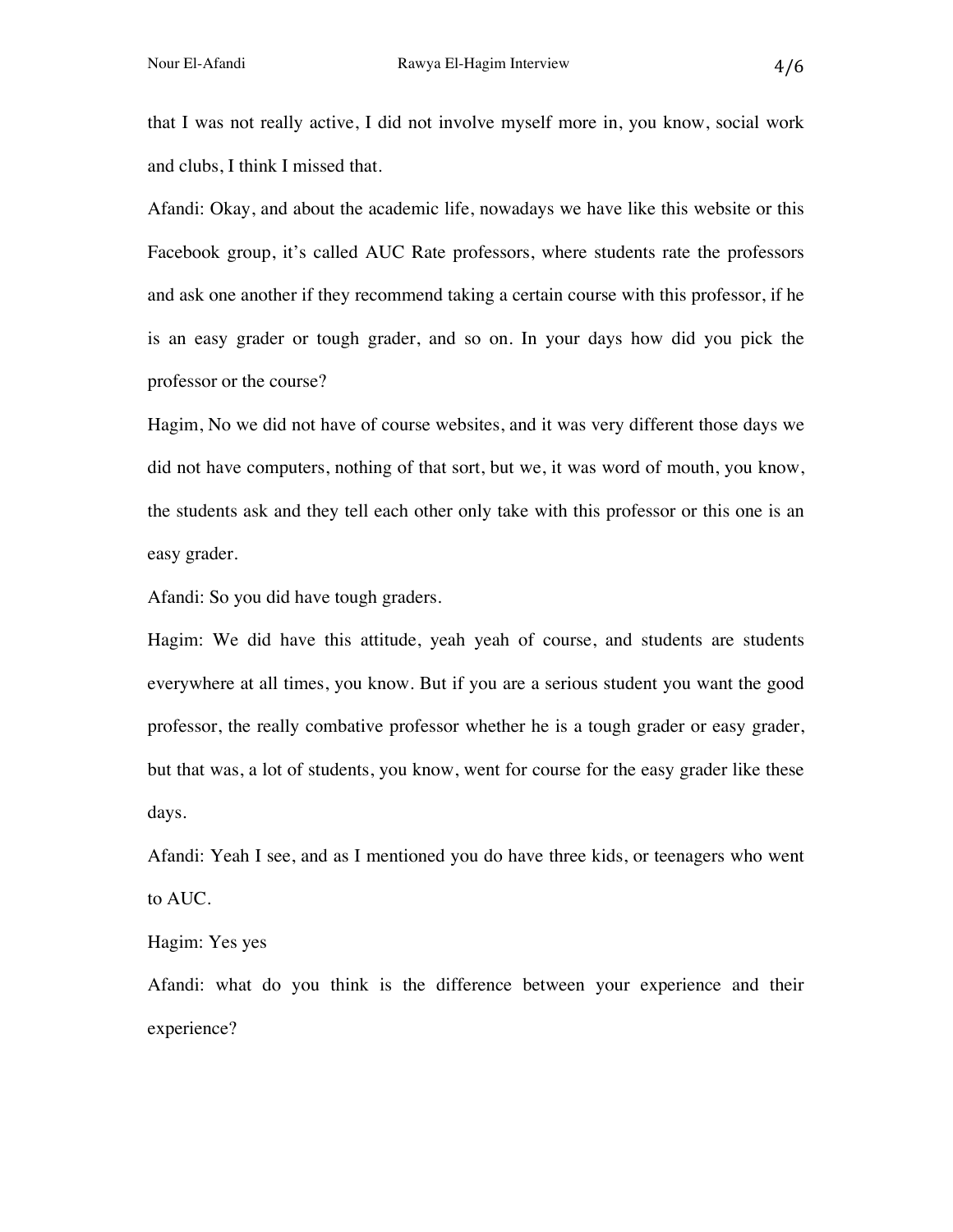Hagim: I think in my experience, the positive thing was that the AUC was smaller as I told you before, and of course closer to everywhere, and it was easy to go, and for example if you have a gap you can go home and come back again, we all knew each other, but I think their experience is better in certain sense, they are more outgoing they are more exposed to everything, they do more activities, my three children, they are active, you know, in different clubs, they like to be vey active, they have more freedom of expression, if they do not like something they say it , in our days you know we were more conservative. So these days, you know, there is more freedom.

Afandi: And I heard that your daughter is travelling a year abroad.

Hagim: Yes yes, this too is a great experience which was not, it was, I really do not know if there were people who went, there were students who travel abroad, went to courses abroad

Afandi: It was not that come.

Hagim: I really do not know, cause I never though about it but even if it was, it was on a very small scale, but nowadays I think this is one of the great experiences for students. You know my two sons, each of them, went a year abroad, and they went to Los Anglos for summer courses, and my daughter too is going to Washington next year for a year, I think this is a very enriching experience.

Afandi: So you are happy about it.

Hagim: Yeah I am happy about it, it was not common in our days, it is one of the positive things now.

Afandi: Okay one last question, what is your advice to current AUCians.